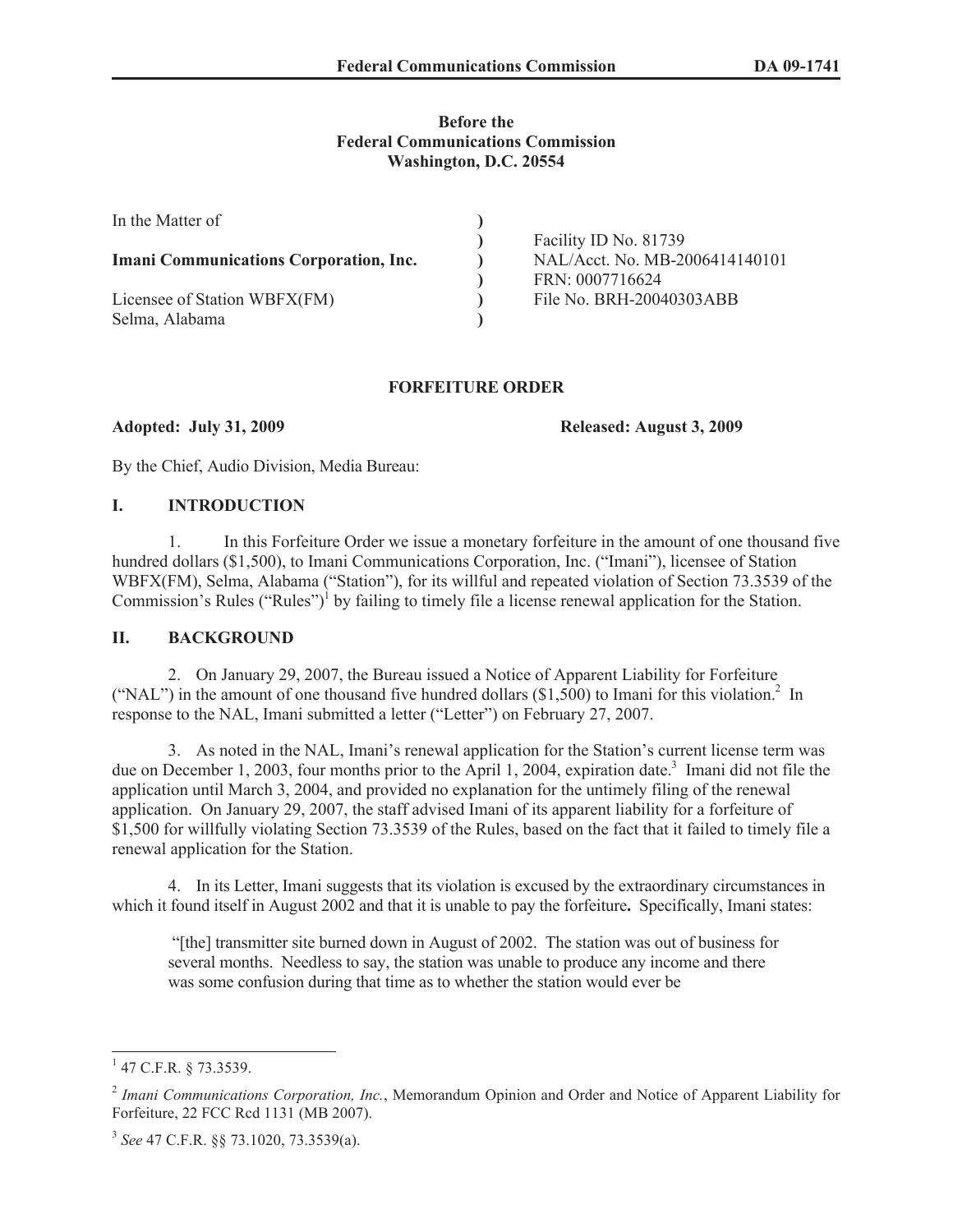reestablished."<sup>4</sup>

# **III. DISCUSSION**

5. The forfeiture amount proposed in this case was assessed in accordance with Section 503(b) of the Act,<sup>5</sup> Section 1.80 of the Rules,<sup>6</sup> and the Commission's *Forfeiture Policy Statement*.<sup>7</sup> In assessing forfeitures, Section  $503(b)(2)(E)$  of the Act requires that we take into account the nature, circumstances, extent and gravity of the violation and, with respect to the violator, the degree of culpability, any history of prior offenses, ability to pay, and such other matters as justice may require.<sup>8</sup>

6. Imani does not dispute that it failed to file a timely renewal application for the Station, but suggests that this violation was caused by the extraordinary circumstances arising from the destruction of its facility. Specifically, Imani explains that its application was filed late because a fire burned down the Station's transmitter site in August 2002 and, as a result, Imani was uncertain whether it would renew the station's license. $9$  However, we note that while the fire occurred in August 2002, causing the station to remain off the air for several months, the renewal was not due until December 2003. This should have provided ample time for Imani to determine whether it was going to resume operations.

7. Imani also states that the station was unable to produce any income for several months as a result of the fire.<sup>10</sup> We interpret Imani's statement to mean that the forfeiture order would be a financial hardship on the Station. The Commission will not consider reducing or canceling a forfeiture in response to inability to pay unless the licensee submits: (1) federal tax returns for the most recent three-year period; (2) financial statements prepared according to generally accepted accounting practices ("GAAP"); or (3) some other reliable and objective documentation that accurately reflects the licensee's current financial status.<sup>11</sup> Imani has not provided any such documentation and we therefore will not reduce the forfeiture based on financial hardship.

8. We have considered Imani's Letter and the record of this case in light of the above statutory factors, our Rules, and the *Forfeiture Policy Statement*. We conclude that Imani willfully<sup>12</sup> and repeatedly<sup>13</sup> violated Section  $73.3539$  of the Rules.

 $6$  47 C.F.R. § 1.80.

7 *The Commission's Forfeiture Policy Statement and Amendment of Section 1.80 of the Rules to Incorporate the Forfeiture Guidelines*, Report and Order, 12 FCC Rcd 17087 (1997), *recon. denied*, 15 FCC Rcd 303 (1999).

 $847$  U.S.C. § 503(b)(2)(E).

<sup>9</sup> Letter at 1.

 $10$  Letter at 1.

<sup>11</sup> *Radio Free Georgia Broadcasting Foundation*, Forfeiture Order, 24 FCC Rcd 3336 (MB 2009).

<sup>12</sup> Section 312(f)(1) of the Act defines "willful" as "the conscious and deliberate commission or omission of [any] act, irrespective of any intent to violate" the law. 47 U.S.C. § 312(f)(1). The legislative history of Section 312(f)(1) of the Act clarifies that this definition of willful applies to Sections 312 and 503(b) of the Act, H.R. REP. No. 97- 765, 51 (Conf. Rep.), and the Commission has so interpreted the terms in the Section 503(b) context. *See Southern California*, 6 FCC Rcd at 4387-88 (1991).

<sup>13</sup> Section 312(f)(1) of the Act defines "repeated" as "the commission or omission of [any] act more than once or, if such commission or omission is continuous, for more than one day." 47 U.S.C. § 312(f)(1). *See also Southern California*, 6 FCC Rcd at 4388 (applying this definition of repeated to Sections 312 and 503(b) of the Act).

<sup>4</sup> Letter at 1.

 $547$  U.S.C. § 503(b).